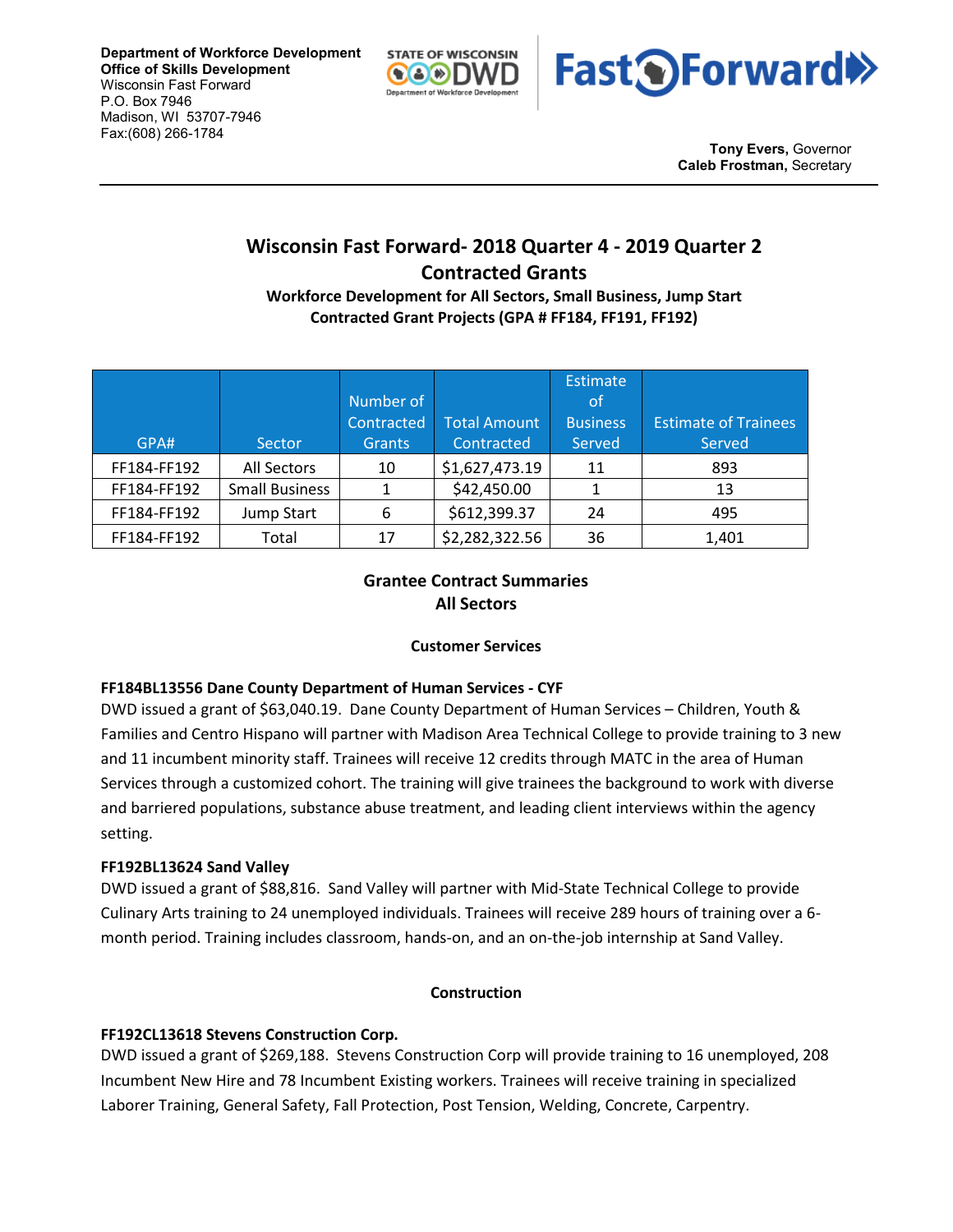

**Fast OForward** 

**Tony Evers,** Governor **Caleb Frostman,** Secretary

#### **Health Care**

#### **FF184HL13545 United Lutheran Program for the Aging (Luther Manor)**

DWD issued a grant of \$47,667. United Lutheran Program for the Aging (Luther Manor) will partner with Living as a Leader to train 40 incumbent existing managers and supervisors in leadership skills to address retention and recruitment needs of the business. Supervisors will develop leadership skills through coaching, conflict resolution, change management, and situational exercises to reinforce skills application.

#### **FF192HL13620 ThedaCare, Inc.**

DWD issued a grant of \$51,080. ThedaCare, Inc will partner with Fox Valley Technical College to provide customized Medical Assistant training to 8 Incumbent Existing workers. Trainees will receive 760 hours of training over 18 months and will receive their Medical Assistant Technical Diploma upon completion. Training will include classroom training and a hands-on practicum.

#### **Manufacturing**

#### **FF191ML13609 Gehl Foods, Inc.**

DWD issued a grant of \$367,890. Gehl Foods will provide training to 50 Incumbent New Hires and 103 Incumbent Existing workers. Trainees will receive basic to advanced training on their new Bottle Fill equipment. Gehl will partner with external training providers including APICS, MRA, Garden City, Rockwell Automations, Waukesha County Technical College, DL Newslow & Associates, JBT, Westfalia, Ford Packing Systems, Digital Thinker, UGA Extension, Tetra Pak, Sidel, Care Control, Revere Electrical Supply and ID Technology.

#### **FF192ML13592 MacDonald & Owen Veneer & Lumber Company, Inc.**

DWD issued a grant of \$75,679. MacDonald & Owen Veneer & Lumber Company will partner with UW-Stout Discovery Center to provide training to 70 Incumbent Existing workers. Trainees will develop skills in Leadership, Critical Thinking and Problem Solving as they relate to their specific roles at the company.

#### **FF192ML13617 Nueske's Applewood Smoked Meats**

DWD issued a grant of \$59,240. Nueske's Applewood Smoked Meats will provide training to 3 Incumbent New Hire and 33 Incumbent Existing workers. Training will cover 5 individual product and lines as well as 3 courses that cover all lines. Trainees will receive product and production equipment specific training as well as training in food safety and quality control. Trainees receive 120 hours of training over one year.

#### **FF192ML13623 Green Bay Packaging, Inc**

DWD issued a grant of \$400,000. Green Bay Packaging will provide training to 6 Unemployed, 28 Incumbent New Hire and 152 Incumbent Existing workers. Training will prepare employees to operate the new equipment at their new mill. Training will be provided by in-house trainers as well as specialist trainers from Voith and Rockwell Automation.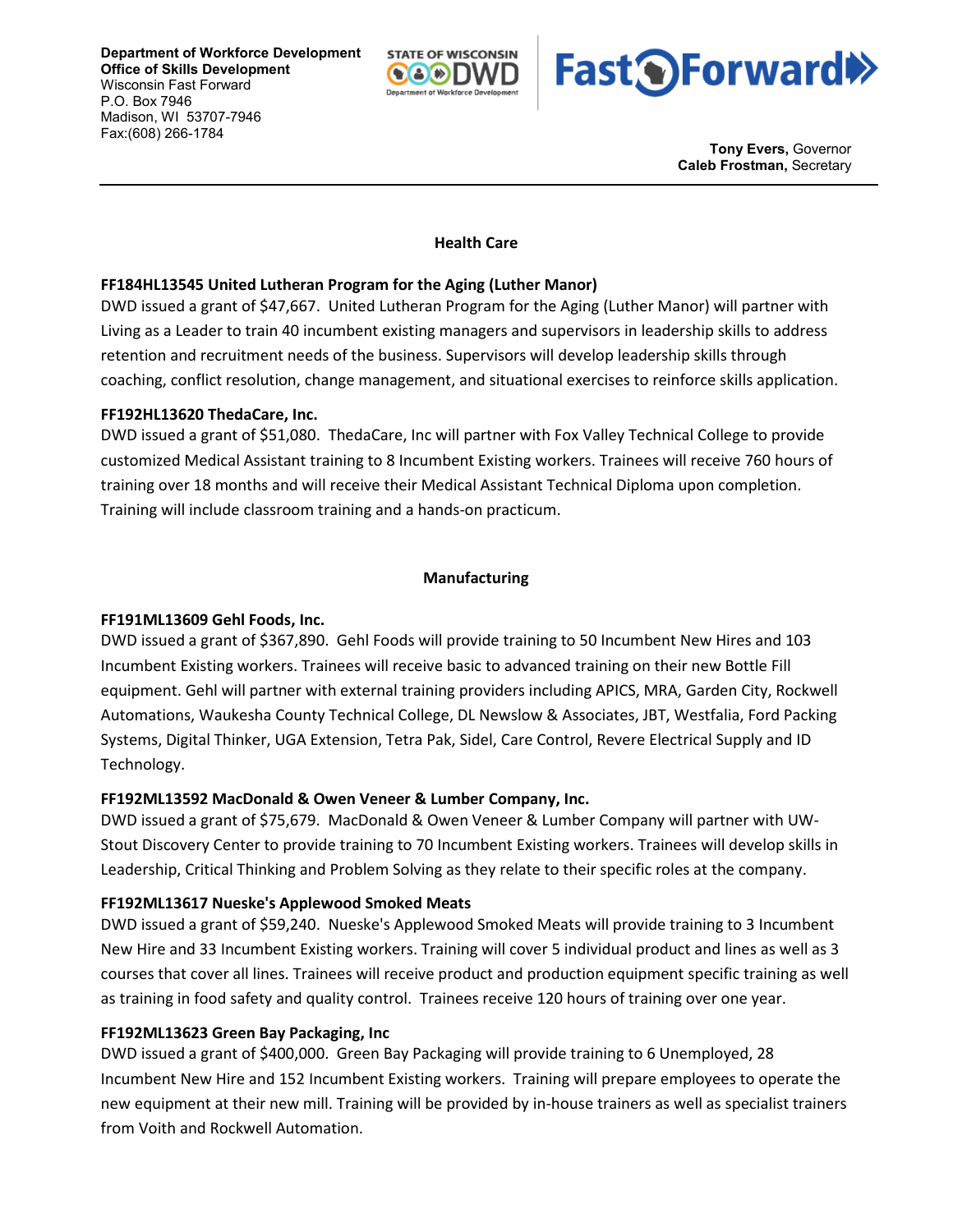



**Tony Evers,** Governor **Caleb Frostman,** Secretary

#### **Transportation**

#### **FF192TL13608 Blackhawk Transport.**

DWD issued a grant of \$204,873. Blackhawk Transport will partner with Blackhawk Technical College to provide CDL Licensure training for 60 Unemployed workers. Trainees will receive 37 hours of training through Blackhawk Technical College towards their CDL License. Trainees will also participate in a 13-week ride-along training with internal Blackhawk Transport trainers.

## **Grantee Contract Summaries Small Business**

#### **FF192BS1 3622 James Electrical Contractors**

DWD issued a grant of \$42,450. James Electrical Contractors will partner with Milwaukee Area Technical College to provide training to 5 Unemployed and 8 Incumbent Existing workers. Training will incorporate inhouse training with the Residential Construction Certificate program at MATC. Additional training will be provided by Arnold Inspection.

## **Grantee Contract Summaries Jump Start**

#### **FF184EL13559 Urban League of Greater Madison**

DWD issued a grant of \$197,774. Urban League of Greater Madison, in partnership with the Latino Academy of Workforce Development, will provide training to 100 unemployed individuals. Trainees will receive training in English and Bilingual Construction Readiness, Apprenticeship Readiness, CDL A & B and receive multiple industry certifications. Employment Partners include: Dave Jones, Inc., Faith Technologies, General Heating and Air Conditioning, Hill Electric, Ideal Builders, J.H. Findorff & Son Inc., Lake City Glass, Lycon Inc., Middleton Cross Plains Area School District, Stevens Construction Corp., Westphal & Company, Inc.

#### **FF184EL13580 W.G. & R. Furniture Co (Greene Light Holding Company)**

DWD issued a grant of \$91,225.37. WG&R Furniture and WG&R Mattress Factory, in partnership with Northeast Wisconsin Technical College, will train 65 Incumbent New Hire trainees. Trainees will receive instruction in Customer Service, Inter & Cross Department Training, Emotional Intelligence, Delivery Driver, Production, Selling, Time Management, Problem solving, and Leadership Essentials.

#### **FF184EL13583 Urban League of Greater Madison**

DWD issued a grant of \$120,810. Urban League will partner with Exact Sciences to train 90 unemployed individuals as entry-level Biological Technicians, Medical Records and Health Information Technicians, Order Clerks, and Customer Service Representatives. After training, trainees will be placed in employment at Exact Sciences.